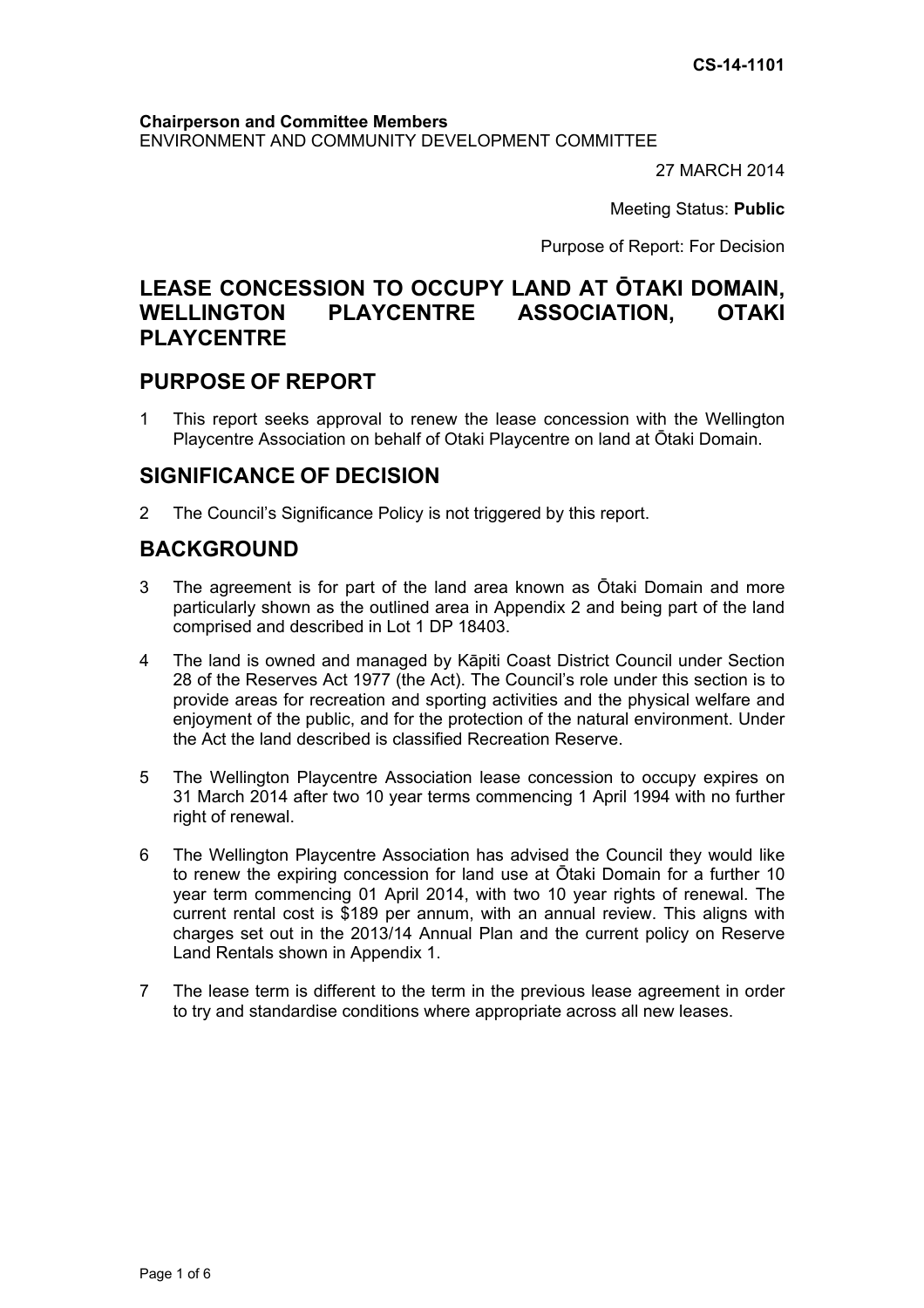- 8 The Council may terminate the lease under Clause 14 of the standard lease if applied (Appendix 3), mainly:
	- $\bullet$  If the rent is in arrears for one (1) month
	- If the Lessee is in default of its obligations under the lease
	- If the Lessor is of the opinion that the Land and/or Building is not being sufficiently used for the purposes specified in the Lease
	- If the Lessee no longer operates in the structure it originally entered into the Lease agreement; being wound up, dissolved, liquidated, ceases to function or has a receiver appointed.

## **CONSIDERATIONS**

#### **Issues**

- 9 A "concession" by definition is a permit, lease or licence which allows any activity authorised by the concession document under the provisions of Section 59A of the Reserves Act 1977.
- 10 There are limitations on activities that are permitted on this site subject to the Reserves Act 1977. The activities proposed are consistent with the land classification under that Act which is designated recreation reserve.
- 11 The Wellington Playcentre Association has had concessions to occupy land for use by the Otaki Playcentre at Ōtaki Domain since 1994. The area to be occupied is shown in Appendix 2.
- 12 It is proposed the concession activity will continue to provide a space solely for the purposes associated with the Wellington Playcentre Association.

#### Financial Considerations

13 The lease will include annual rental to be paid at the appropriate rate set annually by the Council in either the Long Term Plan or Annual Plan. Costs associated with preparing a new lease are required to be covered by the Lessee.

#### Legal Considerations

14 New lease documentation will be drafted and will be reviewed by the Council's legal advisor before being presented to the Wellington Playcentre Association for signing.

#### **Delegation**

15 The Committee may make a decision under the following delegation in Section B.1. paragraph 7.3 of the Governance Structure:

 "Authority to exercise the functions, powers and duties of the Council under the Reserves Act 1977 or any other statute, regulation or bylaw relating to the management and control, maintenance and operation of parks and reserves, except as delegated to Community Boards or officers. This authority encompasses the power to: grant leases for reserve land."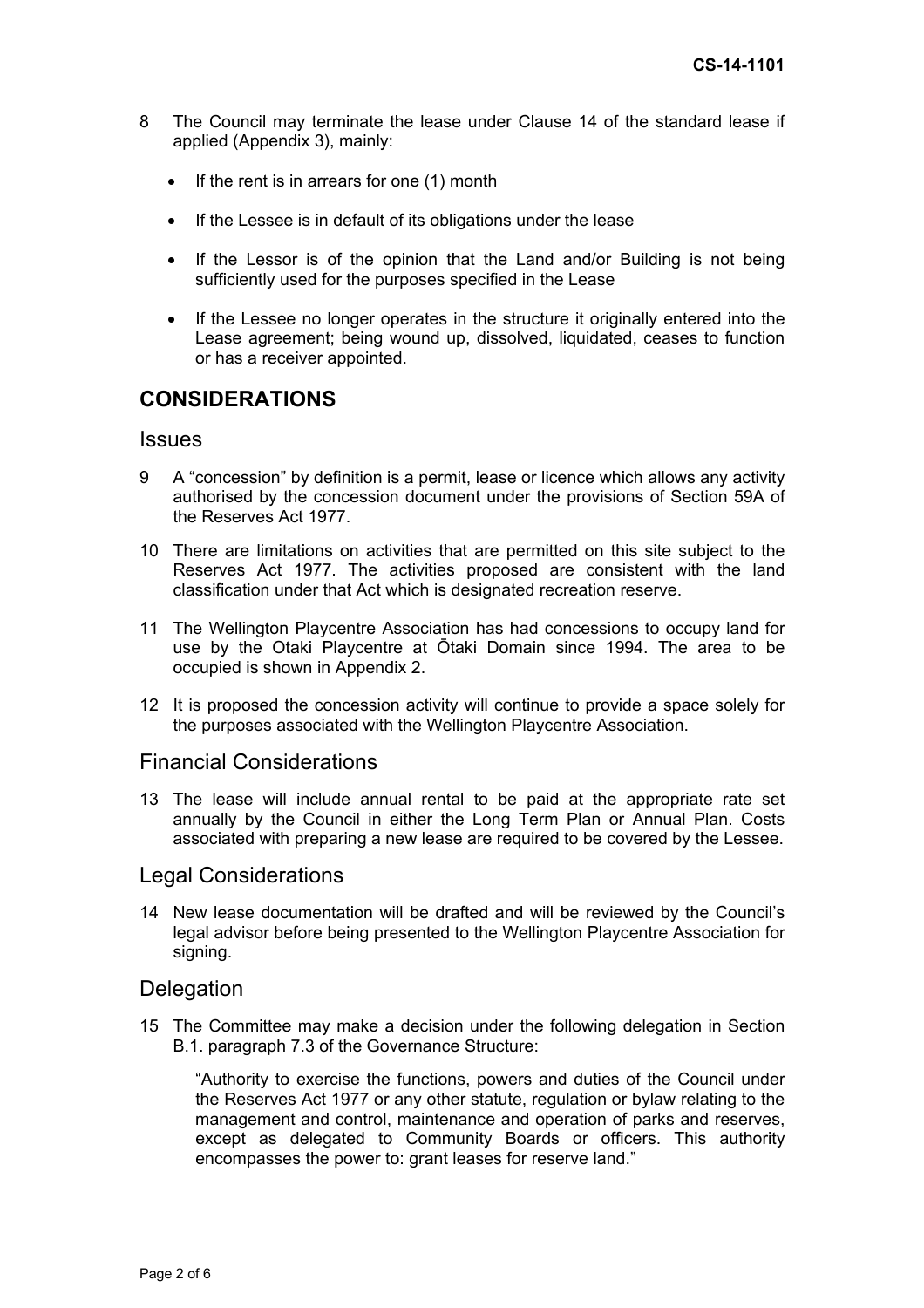## **Consultation**

16 The Chair of the Community Board has confirmed he is supportive of the lease being renewed.

## Policy Implications

17 There are no policy issues arising from this decision.

## Tāngata Whenua Considerations

18 There are no known issues for consideration relating to iwi or the Treaty of Waitangi.

#### Publicity Considerations

19 No public notification is required as this concession is being treated as a reissue of permit under the Reserves Act 1977.

## **RECOMMENDATIONS**

20 That the Environment and Community Development Committee authorises the Chief Executive to sign a new Lease agreement with the Wellington Playcentre Association for 10 years with two further 10 year rights of renewal, commencing 01 April 2014 with the Wellington Playcentre Association, for the land at Ōtaki Domain shown in Appendix 2 to report CS-14-1101 at an annual rental set by the Council in the Long Term Plan or Annual Plan.

# Report prepared by: **Approved for submission by:**  $\blacksquare$ Nathan Mourie **Tamsin Evans**

Leisure and Open Space Planner **Group Manager Community Services** 

#### **ATTACHMENTS:**

Appendix 1: Reserve Land Rentals Appendix 2: Plan of land area proposed for concession at Otaki Domain Appendix 3: Standard Termination Clause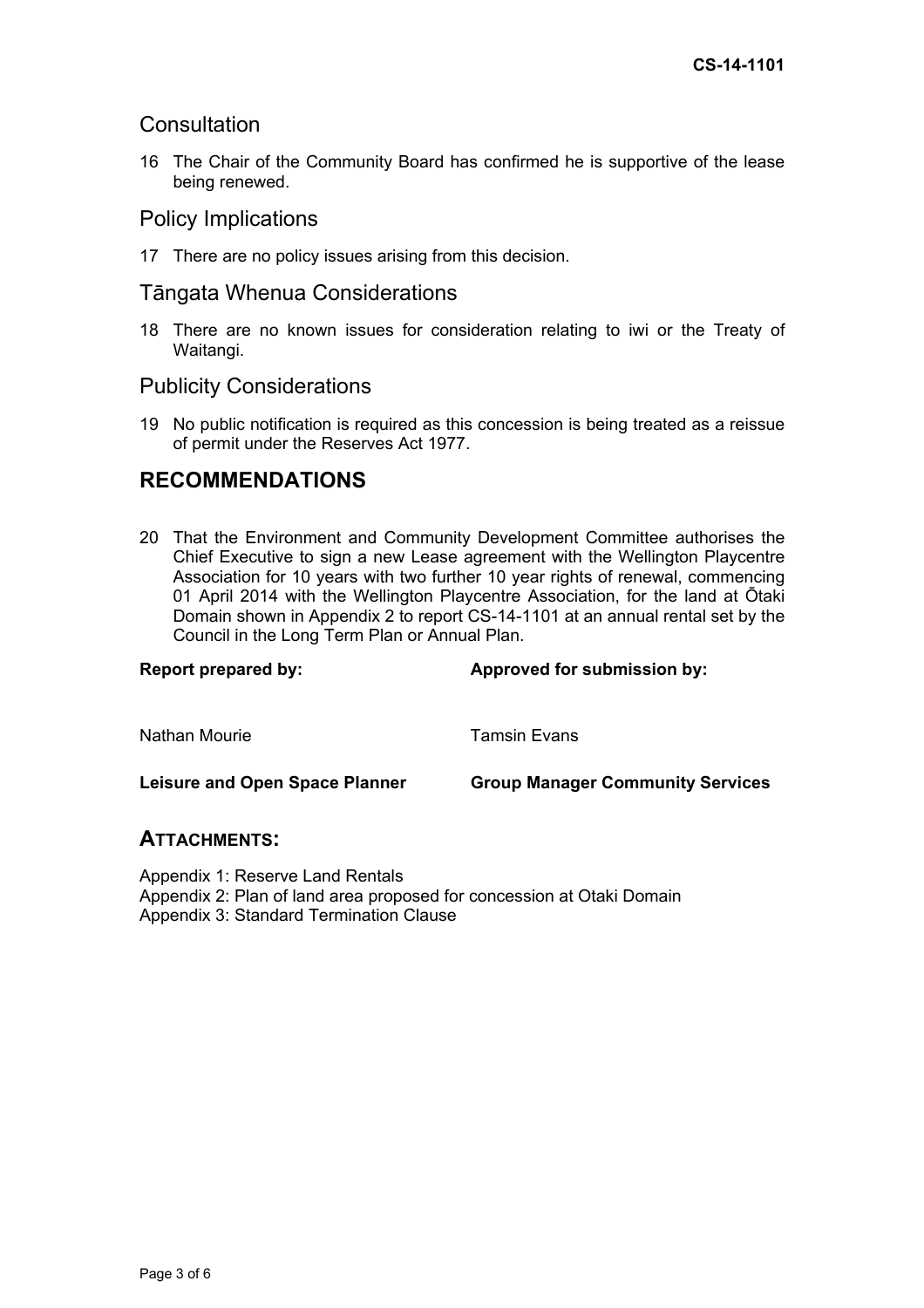## Appendix 1

| <b>KĀPITI COAST DISTRICT COUNCIL</b><br><b>Reserve Land Rentals</b> |                                                     |
|---------------------------------------------------------------------|-----------------------------------------------------|
| <b>Reserve Land Type</b>                                            | <b>Charges Effective 1 July 2013</b><br>(incl. GST) |
| Clubs with Liquor Licences                                          | \$776                                               |
| <b>Clubs without Liquor Licences</b>                                | \$389                                               |
| Craft, Hobbies and Other Activities                                 | \$311                                               |
| Educational (Montessori)                                            | \$311                                               |
| Educational (Standard)                                              | \$189                                               |
| <b>Youth and Service</b>                                            | \$189                                               |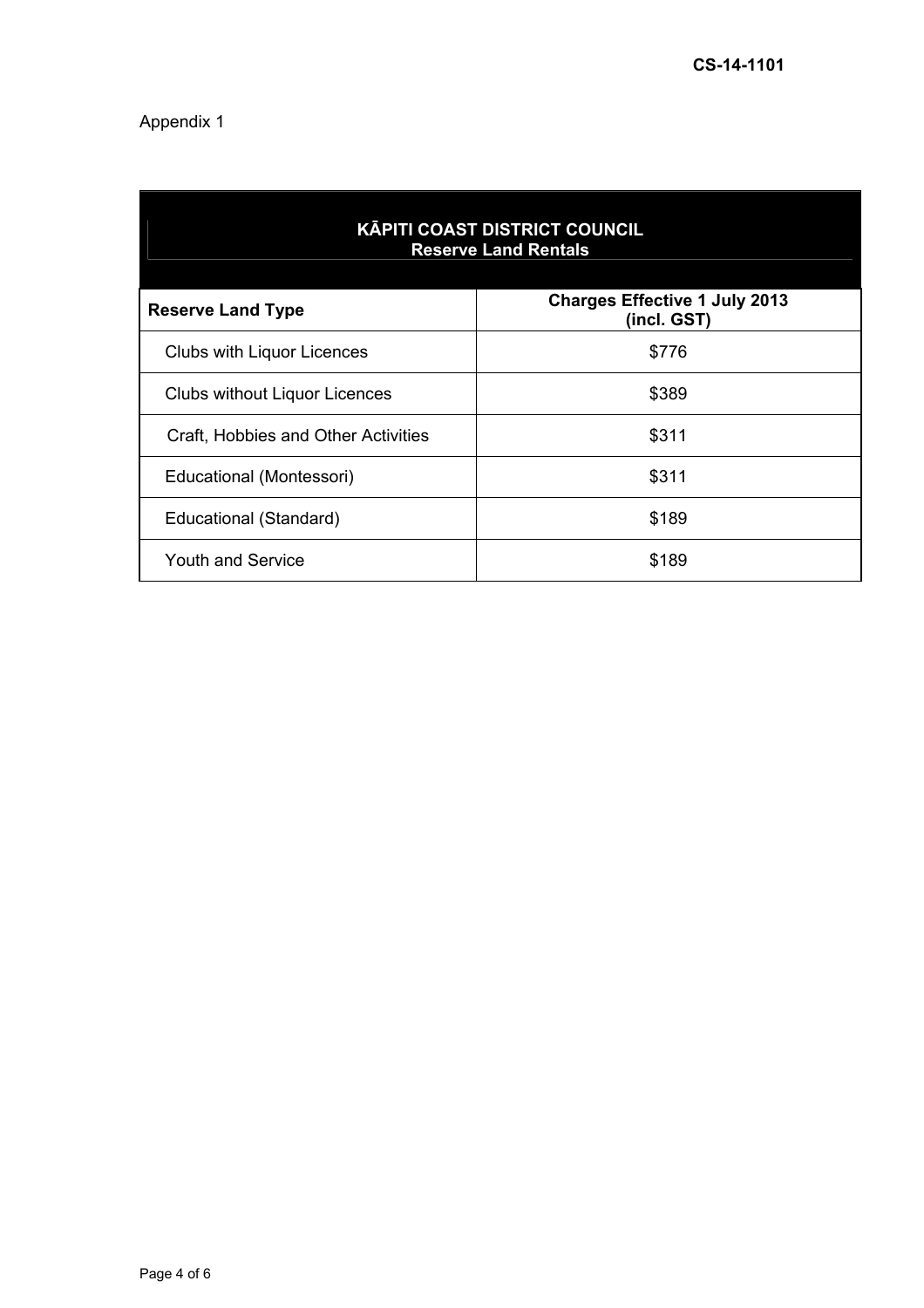